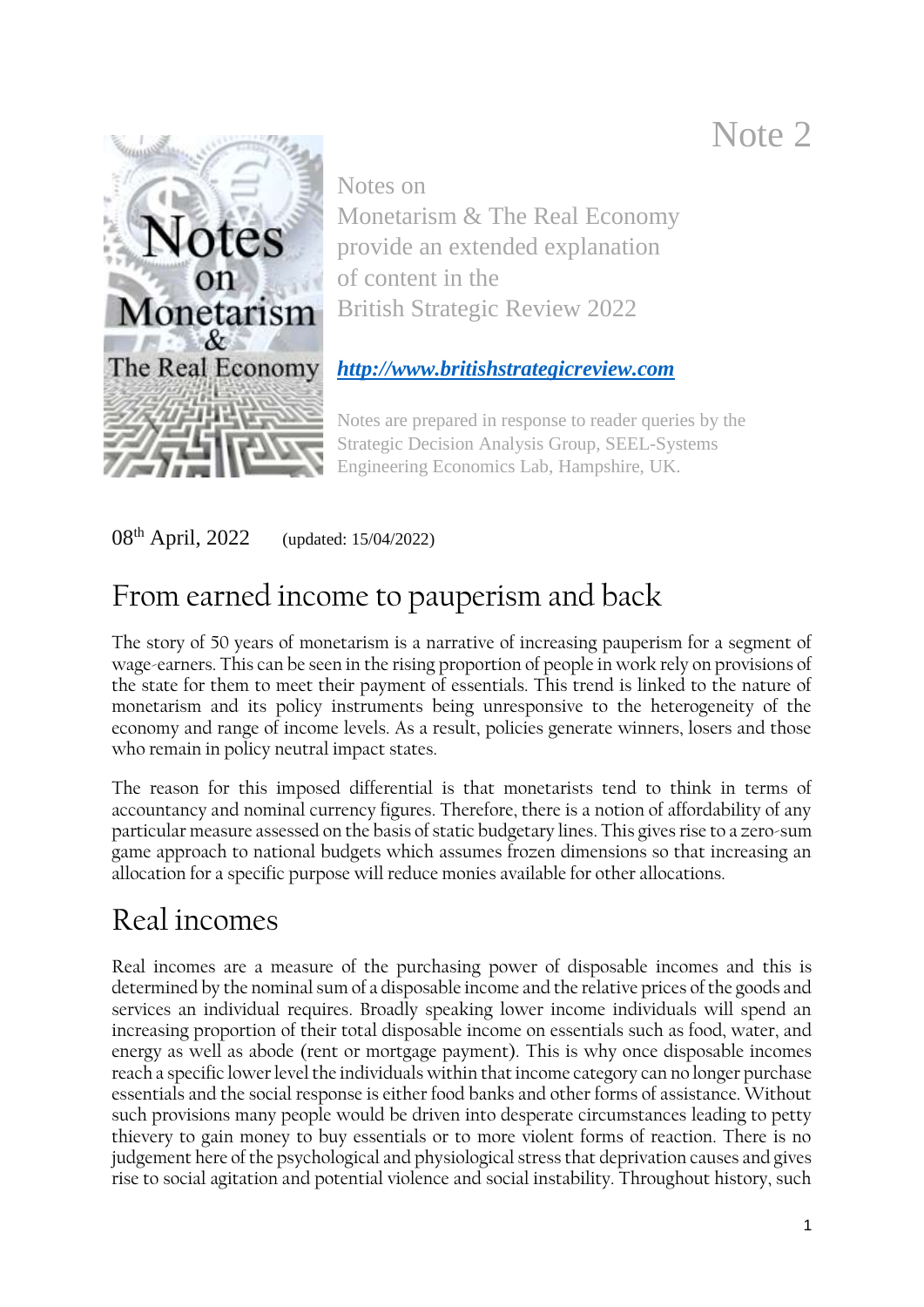failures in economies to sustain a population where all have adequate disposable incomes to secure essentials, have given rise to agitation, revolutions and warfare.

There is therefore, by way of establishing priorities for economic policy, a need to design macroeconomic policies to constantly maintain and preferably raise, the lowest incomes earned from employment and other forms of work, to above what is referred to as essential or living wage.

However, the approach to this issue by monetarists seldom account for the dynamic nature of inflation with the result that periodic adjustments to minimum or living wages results in these falling in real terms until the point that they are no longer living wages.

## Grants and loans

An example of how those responsible for national budgets can seriously miscalculate issues surrounding living and minimum wages is the confusion between grants or donations and loans. Very recently an exchange between Alison Thewliss of the SNP and Rishi Sunak, the Chancellor during a recent Treasury Committee meeting serves to illustrate this type of problem. Mrs Thewliss stated that Sunak's recent proposal to impose on constituents a £200 payment which they will be required to pay back in 5 lots of £40 each over 5 years, was a loan. Therefore, people would have a problem paying it back under current circumstances. The circumstances being referred to, we can assume, are the general background of rising prices or inflation. Extraordinarily, Mr Sunak stated this was not a loan but a way of "helping people". From a primary analytical perspective of the Real Incomes Approach to Economics Mr Sunak is completely wrong and Ms. Thewliss is right..

The reason people will have difficulty paying back this loan is because of the rampant inflation which is likely to reach 10%. The value of the currency or purchasing power at between 5% and 10% inflation will decline over the 5 years payback period meaning. Since it is likely that the prices of all other essential items will follow the same upward price trend of around 5% to 10% each year, each family will be out of pocket in real terms by around £32-£68 when they have "paid back" the imposed £200 loan.

#### Inflation as a tax or inverse interest rate

Inflation is the equivalent to a tax or inverse interest rate which drains the value from currency purchasing power and continually reduces the purchasing power of family disposable income. As a result, as far as constituents are concerned, the Treasury will receive more back than they paid out, because the cumulative impact of inflation causes them to end up being out of pocket in real terms.

Therefore, Mr Sunak's proposal is not helpful at all but in fact unfair and his insistence that it is not a loan, misleading.. Indeed, it is an arbitrary imposition that will impose hardship because paying the nominal total back includes a real incomes penalty.

Therefore, Mr Sunak's £200 will exacerbate and not improve the situation of those receiving it. Ms Thewliss' did suggest that a grant might be better in her exchange with Mr Sunak and this was, indeed, correct since this would be a cleaner and genuinely more helpful option.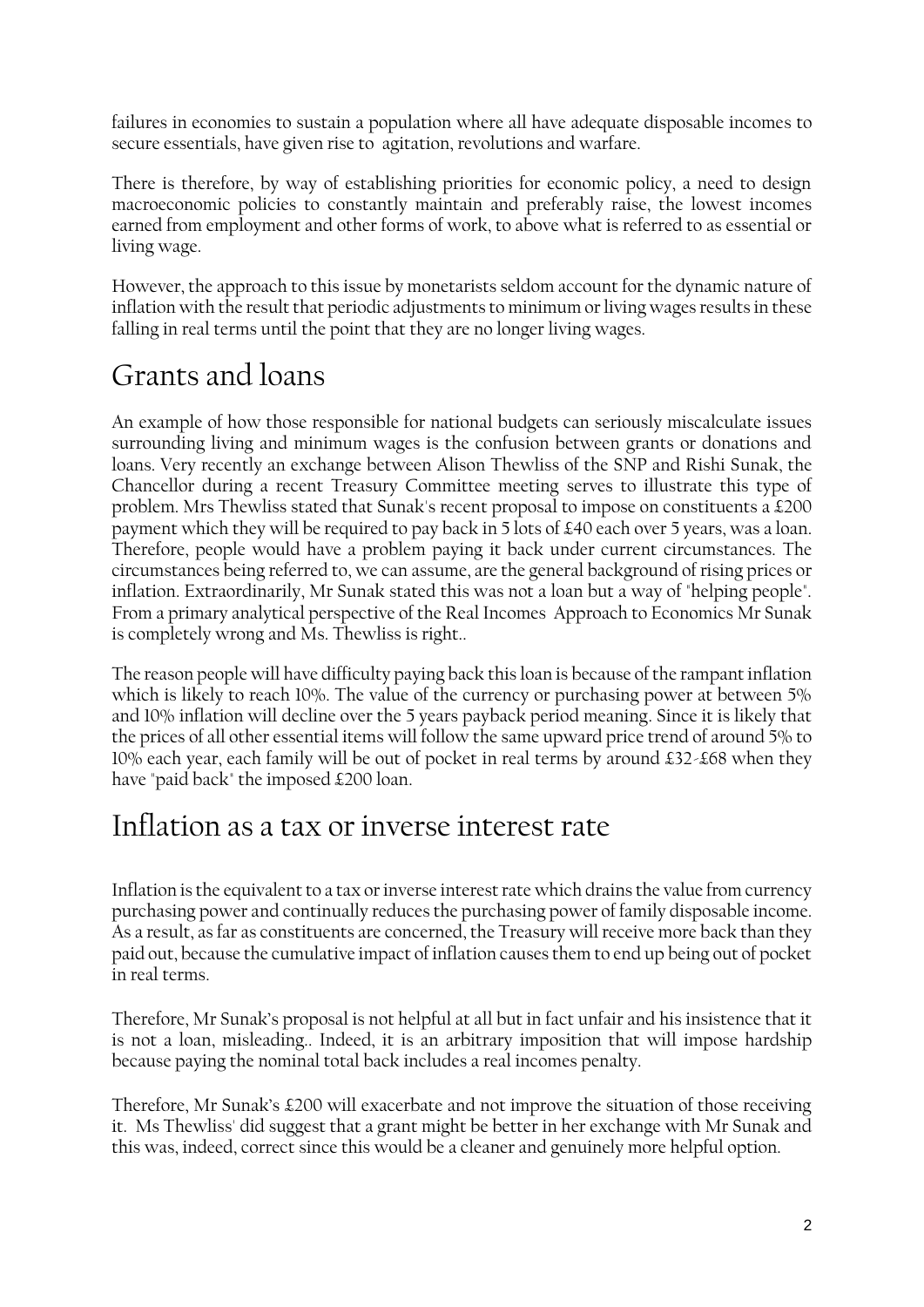The sequence of macroeconomic policies involving an increasing intensity of financialization under the guide of monetarism has increased pauperism in the United Kingdom to an unacceptable degree. This is because there is a lack of understanding as to what is required to reverse this trend. Mr. Sunak's proposal is a typical product of the monetarist stable which asserts it is there to "help people" when it is self-evident that it will simply increase pauperism and a result in requirements for more urgent actions..

|           |             |           |      | The Sunak fallacy   |           |                 |       |               |
|-----------|-------------|-----------|------|---------------------|-----------|-----------------|-------|---------------|
| Inflation | <b>Item</b> | Payment 1 |      | Payment 2 Payment 3 | Payment 4 | Payment 5<br>II | Total | <b>Excess</b> |
| 5%        | Nominal     | 40        | 40   | 40                  | 40        | 40              | 200   | 0             |
|           | <b>CMC</b>  | 1.05      | 1.10 | 1.157               | 1.22      | 1.28            |       |               |
|           | Real        | 42        | 44   | 46                  | 49        | 51              | 232   | £32           |
|           |             |           |      |                     |           |                 |       |               |
| 10%       | Nominal     | 40        | 40   | 40                  | 40        | 40              | 200   | 0             |
|           | <b>CMC</b>  | 1.1       | 1.2  | 1.35                | 1.46      | 1.6             |       |               |
|           | Real        | 44        | 48   | 53.2                | 58.4      | 64              | 267.6 | £68           |

Key: 1. Payments are nominal and real over 5 years;

2. The Nominal payments of £40 each year are cumulated by the inflation rates to generate the real amount paid back;

3. CMC is the cumulative coefficient (the inverse of discount coefficients);

4. The currency is assumed to be losing purchasing power at the inflation rate stated;

5. The Excess is the additional amounts paid back, in real terms, by constituents, in each case more than received from the government;

6. Total **real** repayments on a nominal £200 loan, in the 5% and 10% inflation scenarios are £232 and £267.6 respectively.

It is imperative to establish priorities for macroeconomic policies to maintain and preferably constantly raise, the lowest incomes earned from employment and other forms of work, to above what is referred to as an essential or living wage. Note the emphasis here is not government handouts but rather reference is made to "*lowest incomes earned from employment*". The Chancellor needs to reverse the trends of insufficient investment and falling productivity and wages and place more emphasis on creating the right incentive environment. Incentives should encourage companies across the spectrum of all sectors to raise their game in terms of gaining efficiencies arising from a more intelligent allocation of resources to make feasible higher wages which in turn generate higher real consumption. Where companies achieve higher physical productivity they invariably can become more price competitive helping squeeze inflation out of the system. As a result, then it will be possible to eliminate pauperism and state support. The only seemingly practical macroeconomic policy proposition with a strong theoretical basis able to achieve such a positive systemic consistency across all sectors, is the supply side oriented Real Incomes Policy (RIP) approach.